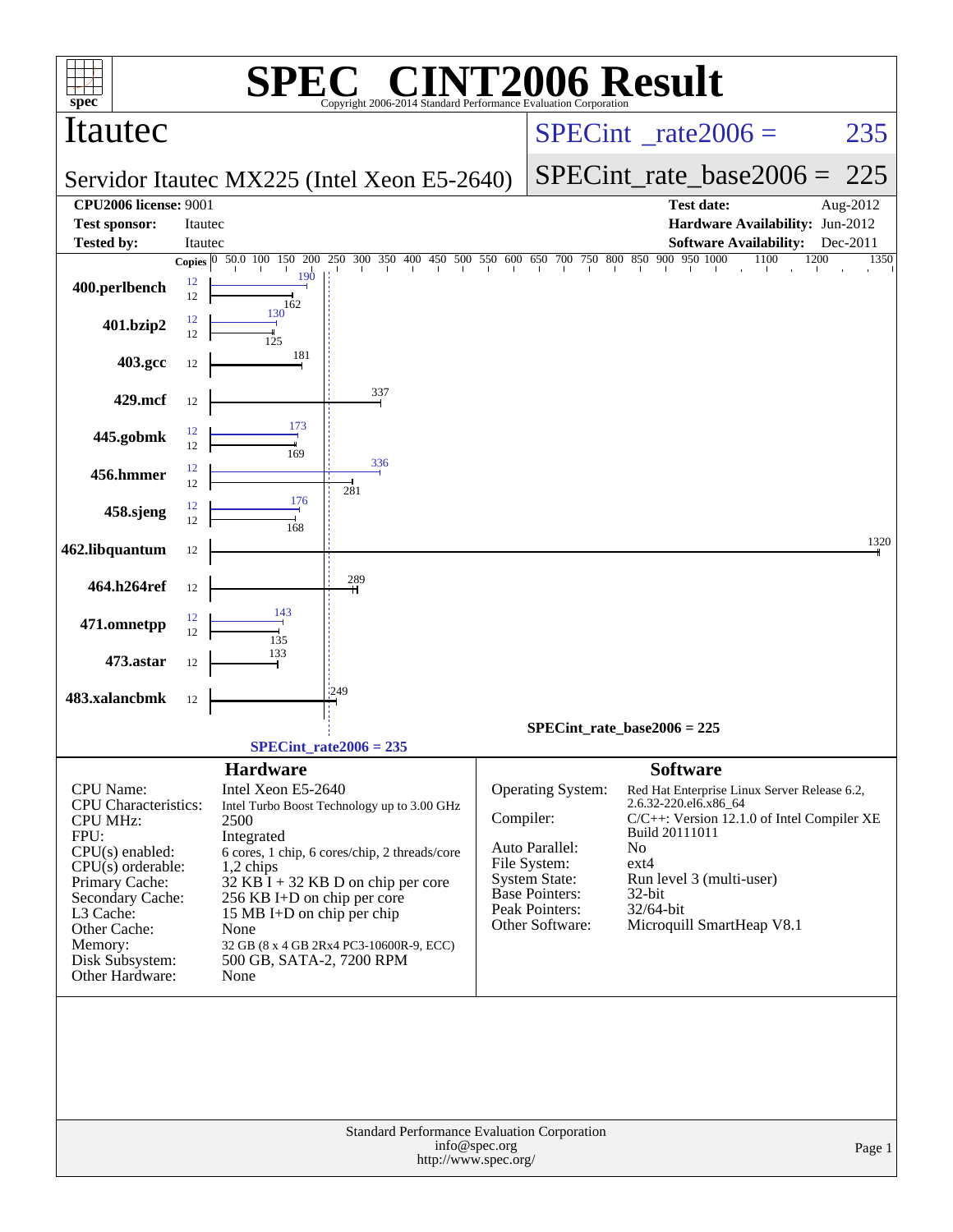

### Itautec

### SPECint rate $2006 = 235$

Servidor Itautec MX225 (Intel Xeon E5-2640)

[SPECint\\_rate\\_base2006 =](http://www.spec.org/auto/cpu2006/Docs/result-fields.html#SPECintratebase2006) 225

**[CPU2006 license:](http://www.spec.org/auto/cpu2006/Docs/result-fields.html#CPU2006license)** 9001 **[Test date:](http://www.spec.org/auto/cpu2006/Docs/result-fields.html#Testdate)** Aug-2012

**[Test sponsor:](http://www.spec.org/auto/cpu2006/Docs/result-fields.html#Testsponsor)** Itautec **[Hardware Availability:](http://www.spec.org/auto/cpu2006/Docs/result-fields.html#HardwareAvailability)** Jun-2012 **[Tested by:](http://www.spec.org/auto/cpu2006/Docs/result-fields.html#Testedby)** Itautec **Italien Contract Contract Contract Contract Contract Contract Contract Contract Contract Contract Contract Contract Contract Contract Contract Contract Contract Contract Contract Contract Contract Con** 

#### **[Results Table](http://www.spec.org/auto/cpu2006/Docs/result-fields.html#ResultsTable)**

|                                                                                                          | <b>Base</b>   |                |       |                |       |                |                  | <b>Peak</b>   |                |              |                |              |                |              |
|----------------------------------------------------------------------------------------------------------|---------------|----------------|-------|----------------|-------|----------------|------------------|---------------|----------------|--------------|----------------|--------------|----------------|--------------|
| <b>Benchmark</b>                                                                                         | <b>Copies</b> | <b>Seconds</b> | Ratio | <b>Seconds</b> | Ratio | <b>Seconds</b> | Ratio            | <b>Copies</b> | <b>Seconds</b> | <b>Ratio</b> | <b>Seconds</b> | <b>Ratio</b> | <b>Seconds</b> | <b>Ratio</b> |
| 400.perlbench                                                                                            | 12            | 727            | 161   | 723            | 162   | 723            | 162l             | 12            | 617            | 190          | 614            | 191          | 616            | <u>190</u>   |
| 401.bzip2                                                                                                | 12            | 921            | 126   | 949            | 122   | 924            | <b>125</b>       | 12            | 890            | 130          | 891            | 130          | 886            | 131          |
| $403.\mathrm{gcc}$                                                                                       | 12            | 536            | 180   | 534            | 181   | 534            | 181              | 12            | 536            | 180          | 534            | 181          | 534            | <u>181</u>   |
| $429$ .mcf                                                                                               | 12            | 325            | 337   | 325            | 336   | 325            | 337              | 12            | 325            | 337          | 325            | 336          | 325            | 337          |
| $445$ .gobmk                                                                                             | 12            | 743            | 169   | 743            | 169   | 760            | 1661             | 12            | 727            | 173          | 727            | 173          | 727            | 173          |
| 456.hmmer                                                                                                | 12            | 398            | 281   | 398            | 281   | 400            | <b>280</b>       | 12            | 334            | 335          | 334            | 336          | 334            | <b>336</b>   |
| 458 sjeng                                                                                                | 12            | 862            | 168   | 864            | 168   | 863            | <b>168</b>       | 12            | 826            | 176          | 825            | 176          | 825            | 176          |
| 462.libquantum                                                                                           | 12            | 188            | 1320  | 188            | 1320  | 188            | 1320             | 12            | 188            | 1320         | 188            | 1320         | 188            | 1320         |
| 464.h264ref                                                                                              | 12            | 909            | 292   | 918            | 289   | 946            | 281              | 12            | 909            | 292          | 918            | 289          | 946            | 281          |
| 471.omnetpp                                                                                              | 12            | 555            | 135   | 554            | 135   | 554            | 135 <sup>I</sup> | 12            | 523            | 143          | 525            | 143          | 521            | 144          |
| $473.$ astar                                                                                             | 12            | 631            | 133   | 631            | 133   | 634            | 133 <sup>I</sup> | 12            | 631            | 133          | 631            | 133          | 634            | 133          |
| 483.xalancbmk                                                                                            | 12            | 332            | 249   | 333            | 249   | 332            | 249              | 12            | 332            | 249          | 333            | 249          | 332            | <u>249</u>   |
| Results appear in the order in which they were run. Bold underlined text indicates a median measurement. |               |                |       |                |       |                |                  |               |                |              |                |              |                |              |

#### **[Submit Notes](http://www.spec.org/auto/cpu2006/Docs/result-fields.html#SubmitNotes)**

The config file option 'submit' was used. numactl was used to bind copies to the cores

#### **[Operating System Notes](http://www.spec.org/auto/cpu2006/Docs/result-fields.html#OperatingSystemNotes)**

 'ulimit -s unlimited' was used to set the stacksize to unlimited prior to run. Large pages were not enabled for this run

#### **[Platform Notes](http://www.spec.org/auto/cpu2006/Docs/result-fields.html#PlatformNotes)**

 Sysinfo program /home/rcaneca/cpu2006/Docs/sysinfo \$Rev: 6775 \$ \$Date:: 2011-08-16 #\$ 8787f7622badcf24e01c368b1db4377c running on localhost Mon Aug 20 09:21:49 2012 This section contains SUT (System Under Test) info as seen by some common utilities. To remove or add to this section, see: <http://www.spec.org/cpu2006/Docs/config.html#sysinfo> From /proc/cpuinfo model name : Intel(R) Xeon(R) CPU E5-2640 0 @ 2.50GHz 1 "physical id"s (chips) 12 "processors" cores, siblings (Caution: counting these is hw and system dependent. The following excerpts from /proc/cpuinfo might not be reliable. Use with caution.) cpu cores : 6 siblings : 12 Continued on next page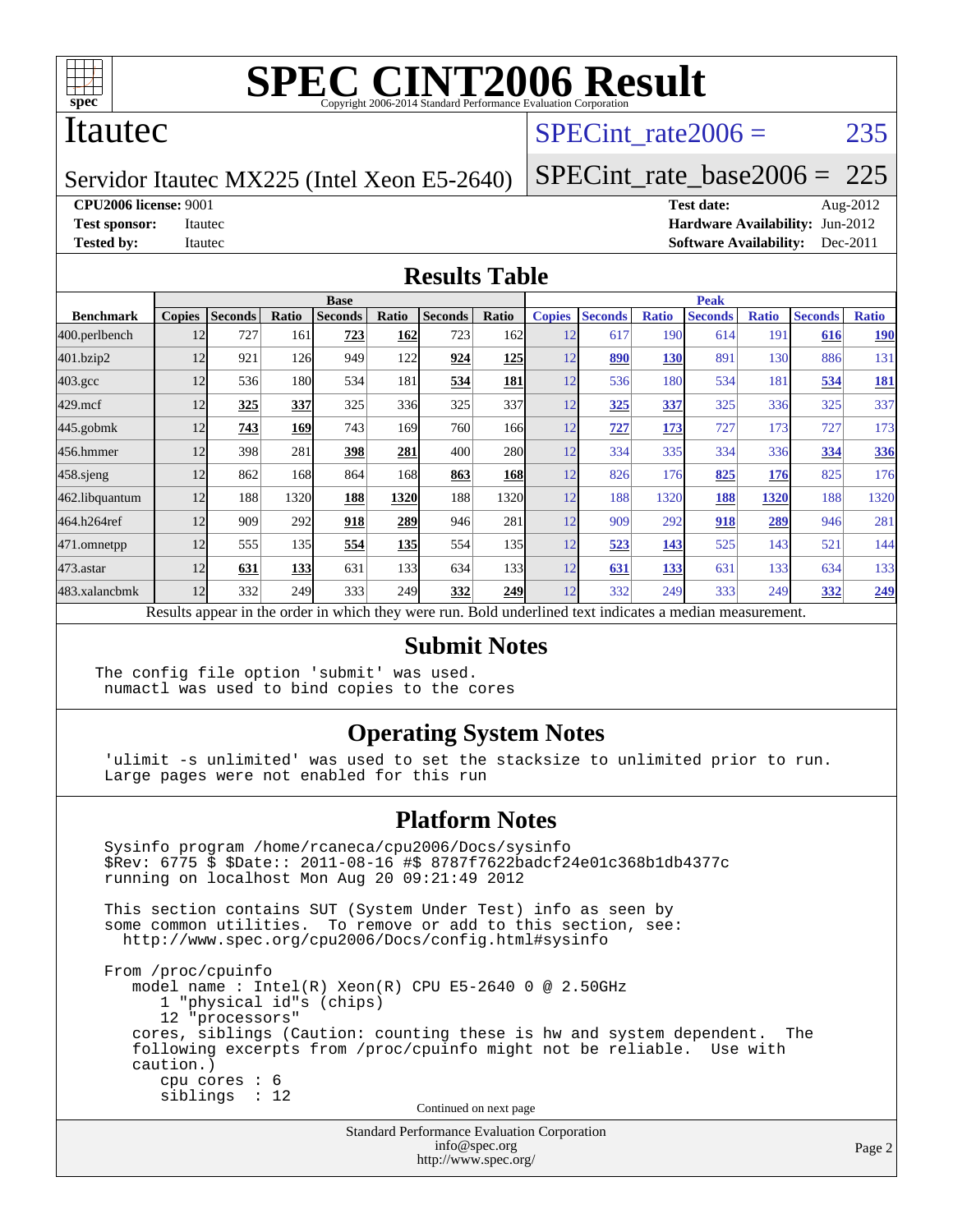

#### Itautec

SPECint rate $2006 = 235$ 

[SPECint\\_rate\\_base2006 =](http://www.spec.org/auto/cpu2006/Docs/result-fields.html#SPECintratebase2006)  $225$ 

Servidor Itautec MX225 (Intel Xeon E5-2640)

**[Tested by:](http://www.spec.org/auto/cpu2006/Docs/result-fields.html#Testedby)** Itautec **Italien Contract Contract Contract Contract Contract Contract Contract Contract Contract Contract Contract Contract Contract Contract Contract Contract Contract Contract Contract Contract Contract Con** 

**[CPU2006 license:](http://www.spec.org/auto/cpu2006/Docs/result-fields.html#CPU2006license)** 9001 **[Test date:](http://www.spec.org/auto/cpu2006/Docs/result-fields.html#Testdate)** Aug-2012 **[Test sponsor:](http://www.spec.org/auto/cpu2006/Docs/result-fields.html#Testsponsor)** Itautec **[Hardware Availability:](http://www.spec.org/auto/cpu2006/Docs/result-fields.html#HardwareAvailability)** Jun-2012

#### **[Platform Notes \(Continued\)](http://www.spec.org/auto/cpu2006/Docs/result-fields.html#PlatformNotes)**

 physical 0: cores 0 1 2 3 4 5 cache size : 15360 KB

 From /proc/meminfo MemTotal: 32851040 kB HugePages\_Total: 0 Hugepagesize: 2048 kB

 /usr/bin/lsb\_release -d Red Hat Enterprise Linux Server release 6.2 (Santiago)

 From /etc/\*release\* /etc/\*version\* redhat-release: Red Hat Enterprise Linux Server release 6.2 (Santiago) system-release: Red Hat Enterprise Linux Server release 6.2 (Santiago) system-release-cpe: cpe:/o:redhat:enterprise\_linux:6server:ga:server

 uname -a: Linux localhost 2.6.32-220.el6.x86\_64 #1 SMP Wed Nov 9 08:03:13 EST 2011 x86\_64 x86\_64 x86\_64 GNU/Linux

run-level 3 Aug 20 09:20

 SPEC is set to: /home/rcaneca/cpu2006 Filesystem Type Size Used Avail Use% Mounted on /dev/mapper/vg\_it5rh-lv\_home 193G 1.9G 181G 2% / home

(End of data from sysinfo program)

#### **[General Notes](http://www.spec.org/auto/cpu2006/Docs/result-fields.html#GeneralNotes)**

 This result was measured on the Servidor Itautec MX225. The Servidor Itautec MX215 and the Servidor Itautec MX225 are electronically equivalent.

### **[Base Compiler Invocation](http://www.spec.org/auto/cpu2006/Docs/result-fields.html#BaseCompilerInvocation)**

[C benchmarks](http://www.spec.org/auto/cpu2006/Docs/result-fields.html#Cbenchmarks): [icc -m32](http://www.spec.org/cpu2006/results/res2012q3/cpu2006-20120821-24268.flags.html#user_CCbase_intel_icc_5ff4a39e364c98233615fdd38438c6f2)

[C++ benchmarks:](http://www.spec.org/auto/cpu2006/Docs/result-fields.html#CXXbenchmarks) [icpc -m32](http://www.spec.org/cpu2006/results/res2012q3/cpu2006-20120821-24268.flags.html#user_CXXbase_intel_icpc_4e5a5ef1a53fd332b3c49e69c3330699)

# **[Base Portability Flags](http://www.spec.org/auto/cpu2006/Docs/result-fields.html#BasePortabilityFlags)**

400.perlbench: [-DSPEC\\_CPU\\_LINUX\\_IA32](http://www.spec.org/cpu2006/results/res2012q3/cpu2006-20120821-24268.flags.html#b400.perlbench_baseCPORTABILITY_DSPEC_CPU_LINUX_IA32)

Continued on next page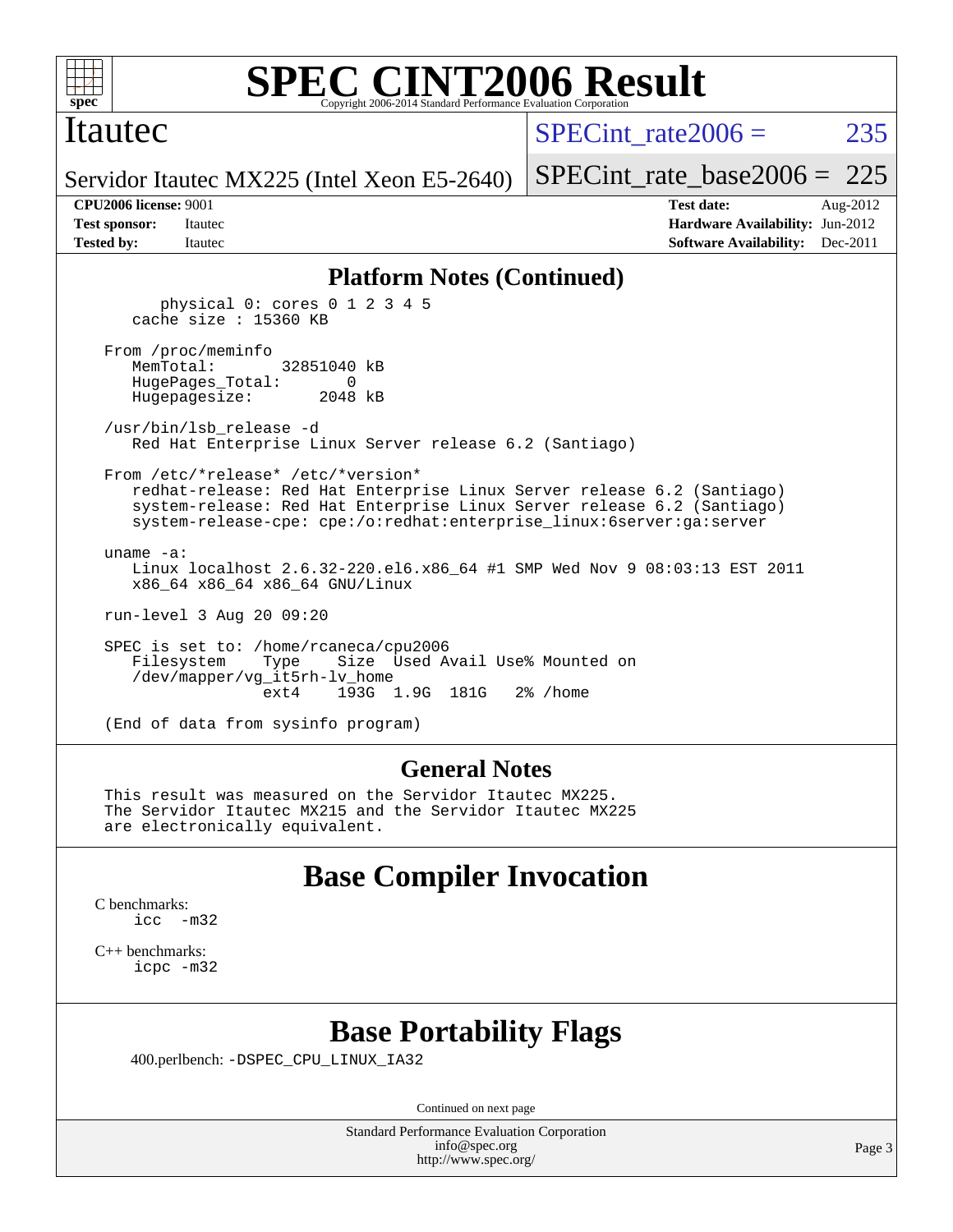

#### Itautec

SPECint rate $2006 = 235$ 

Servidor Itautec MX225 (Intel Xeon E5-2640)

[SPECint\\_rate\\_base2006 =](http://www.spec.org/auto/cpu2006/Docs/result-fields.html#SPECintratebase2006) 225

**[CPU2006 license:](http://www.spec.org/auto/cpu2006/Docs/result-fields.html#CPU2006license)** 9001 **[Test date:](http://www.spec.org/auto/cpu2006/Docs/result-fields.html#Testdate)** Aug-2012 **[Test sponsor:](http://www.spec.org/auto/cpu2006/Docs/result-fields.html#Testsponsor)** Itautec **[Hardware Availability:](http://www.spec.org/auto/cpu2006/Docs/result-fields.html#HardwareAvailability)** Jun-2012 **[Tested by:](http://www.spec.org/auto/cpu2006/Docs/result-fields.html#Testedby)** Itautec **Italien Contract Contract Contract Contract Contract Contract Contract Contract Contract Contract Contract Contract Contract Contract Contract Contract Contract Contract Contract Contract Contract Con** 

# **[Base Portability Flags \(Continued\)](http://www.spec.org/auto/cpu2006/Docs/result-fields.html#BasePortabilityFlags)**

 462.libquantum: [-DSPEC\\_CPU\\_LINUX](http://www.spec.org/cpu2006/results/res2012q3/cpu2006-20120821-24268.flags.html#b462.libquantum_baseCPORTABILITY_DSPEC_CPU_LINUX) 483.xalancbmk: [-DSPEC\\_CPU\\_LINUX](http://www.spec.org/cpu2006/results/res2012q3/cpu2006-20120821-24268.flags.html#b483.xalancbmk_baseCXXPORTABILITY_DSPEC_CPU_LINUX)

**[Base Optimization Flags](http://www.spec.org/auto/cpu2006/Docs/result-fields.html#BaseOptimizationFlags)**

[C benchmarks](http://www.spec.org/auto/cpu2006/Docs/result-fields.html#Cbenchmarks):

[-xSSE4.2](http://www.spec.org/cpu2006/results/res2012q3/cpu2006-20120821-24268.flags.html#user_CCbase_f-xSSE42_f91528193cf0b216347adb8b939d4107) [-ipo](http://www.spec.org/cpu2006/results/res2012q3/cpu2006-20120821-24268.flags.html#user_CCbase_f-ipo) [-O3](http://www.spec.org/cpu2006/results/res2012q3/cpu2006-20120821-24268.flags.html#user_CCbase_f-O3) [-no-prec-div](http://www.spec.org/cpu2006/results/res2012q3/cpu2006-20120821-24268.flags.html#user_CCbase_f-no-prec-div) [-opt-prefetch](http://www.spec.org/cpu2006/results/res2012q3/cpu2006-20120821-24268.flags.html#user_CCbase_f-opt-prefetch) [-opt-mem-layout-trans=3](http://www.spec.org/cpu2006/results/res2012q3/cpu2006-20120821-24268.flags.html#user_CCbase_f-opt-mem-layout-trans_a7b82ad4bd7abf52556d4961a2ae94d5)

[C++ benchmarks:](http://www.spec.org/auto/cpu2006/Docs/result-fields.html#CXXbenchmarks)

[-xSSE4.2](http://www.spec.org/cpu2006/results/res2012q3/cpu2006-20120821-24268.flags.html#user_CXXbase_f-xSSE42_f91528193cf0b216347adb8b939d4107) [-ipo](http://www.spec.org/cpu2006/results/res2012q3/cpu2006-20120821-24268.flags.html#user_CXXbase_f-ipo) [-O3](http://www.spec.org/cpu2006/results/res2012q3/cpu2006-20120821-24268.flags.html#user_CXXbase_f-O3) [-no-prec-div](http://www.spec.org/cpu2006/results/res2012q3/cpu2006-20120821-24268.flags.html#user_CXXbase_f-no-prec-div) [-opt-prefetch](http://www.spec.org/cpu2006/results/res2012q3/cpu2006-20120821-24268.flags.html#user_CXXbase_f-opt-prefetch) [-opt-mem-layout-trans=3](http://www.spec.org/cpu2006/results/res2012q3/cpu2006-20120821-24268.flags.html#user_CXXbase_f-opt-mem-layout-trans_a7b82ad4bd7abf52556d4961a2ae94d5) [-Wl,-z,muldefs](http://www.spec.org/cpu2006/results/res2012q3/cpu2006-20120821-24268.flags.html#user_CXXbase_link_force_multiple1_74079c344b956b9658436fd1b6dd3a8a) [-L/home/rcaneca/sh/SmartHeap\\_8.1/lib -lsmartheap](http://www.spec.org/cpu2006/results/res2012q3/cpu2006-20120821-24268.flags.html#user_CXXbase_SmartHeap_0f3a9c58980a95eacf4c6b7a458c149d)

# **[Base Other Flags](http://www.spec.org/auto/cpu2006/Docs/result-fields.html#BaseOtherFlags)**

[C benchmarks](http://www.spec.org/auto/cpu2006/Docs/result-fields.html#Cbenchmarks):

403.gcc: [-Dalloca=\\_alloca](http://www.spec.org/cpu2006/results/res2012q3/cpu2006-20120821-24268.flags.html#b403.gcc_baseEXTRA_CFLAGS_Dalloca_be3056838c12de2578596ca5467af7f3)

# **[Peak Compiler Invocation](http://www.spec.org/auto/cpu2006/Docs/result-fields.html#PeakCompilerInvocation)**

[C benchmarks \(except as noted below\)](http://www.spec.org/auto/cpu2006/Docs/result-fields.html#Cbenchmarksexceptasnotedbelow): [icc -m32](http://www.spec.org/cpu2006/results/res2012q3/cpu2006-20120821-24268.flags.html#user_CCpeak_intel_icc_5ff4a39e364c98233615fdd38438c6f2)

400.perlbench: [icc -m64](http://www.spec.org/cpu2006/results/res2012q3/cpu2006-20120821-24268.flags.html#user_peakCCLD400_perlbench_intel_icc_64bit_bda6cc9af1fdbb0edc3795bac97ada53)

401.bzip2: [icc -m64](http://www.spec.org/cpu2006/results/res2012q3/cpu2006-20120821-24268.flags.html#user_peakCCLD401_bzip2_intel_icc_64bit_bda6cc9af1fdbb0edc3795bac97ada53)

456.hmmer: [icc -m64](http://www.spec.org/cpu2006/results/res2012q3/cpu2006-20120821-24268.flags.html#user_peakCCLD456_hmmer_intel_icc_64bit_bda6cc9af1fdbb0edc3795bac97ada53)

458.sjeng: [icc -m64](http://www.spec.org/cpu2006/results/res2012q3/cpu2006-20120821-24268.flags.html#user_peakCCLD458_sjeng_intel_icc_64bit_bda6cc9af1fdbb0edc3795bac97ada53)

[C++ benchmarks:](http://www.spec.org/auto/cpu2006/Docs/result-fields.html#CXXbenchmarks) [icpc -m32](http://www.spec.org/cpu2006/results/res2012q3/cpu2006-20120821-24268.flags.html#user_CXXpeak_intel_icpc_4e5a5ef1a53fd332b3c49e69c3330699)

# **[Peak Portability Flags](http://www.spec.org/auto/cpu2006/Docs/result-fields.html#PeakPortabilityFlags)**

 400.perlbench: [-DSPEC\\_CPU\\_LP64](http://www.spec.org/cpu2006/results/res2012q3/cpu2006-20120821-24268.flags.html#b400.perlbench_peakCPORTABILITY_DSPEC_CPU_LP64) [-DSPEC\\_CPU\\_LINUX\\_X64](http://www.spec.org/cpu2006/results/res2012q3/cpu2006-20120821-24268.flags.html#b400.perlbench_peakCPORTABILITY_DSPEC_CPU_LINUX_X64) 401.bzip2: [-DSPEC\\_CPU\\_LP64](http://www.spec.org/cpu2006/results/res2012q3/cpu2006-20120821-24268.flags.html#suite_peakCPORTABILITY401_bzip2_DSPEC_CPU_LP64) 456.hmmer: [-DSPEC\\_CPU\\_LP64](http://www.spec.org/cpu2006/results/res2012q3/cpu2006-20120821-24268.flags.html#suite_peakCPORTABILITY456_hmmer_DSPEC_CPU_LP64) 458.sjeng: [-DSPEC\\_CPU\\_LP64](http://www.spec.org/cpu2006/results/res2012q3/cpu2006-20120821-24268.flags.html#suite_peakCPORTABILITY458_sjeng_DSPEC_CPU_LP64) 462.libquantum: [-DSPEC\\_CPU\\_LINUX](http://www.spec.org/cpu2006/results/res2012q3/cpu2006-20120821-24268.flags.html#b462.libquantum_peakCPORTABILITY_DSPEC_CPU_LINUX)

Continued on next page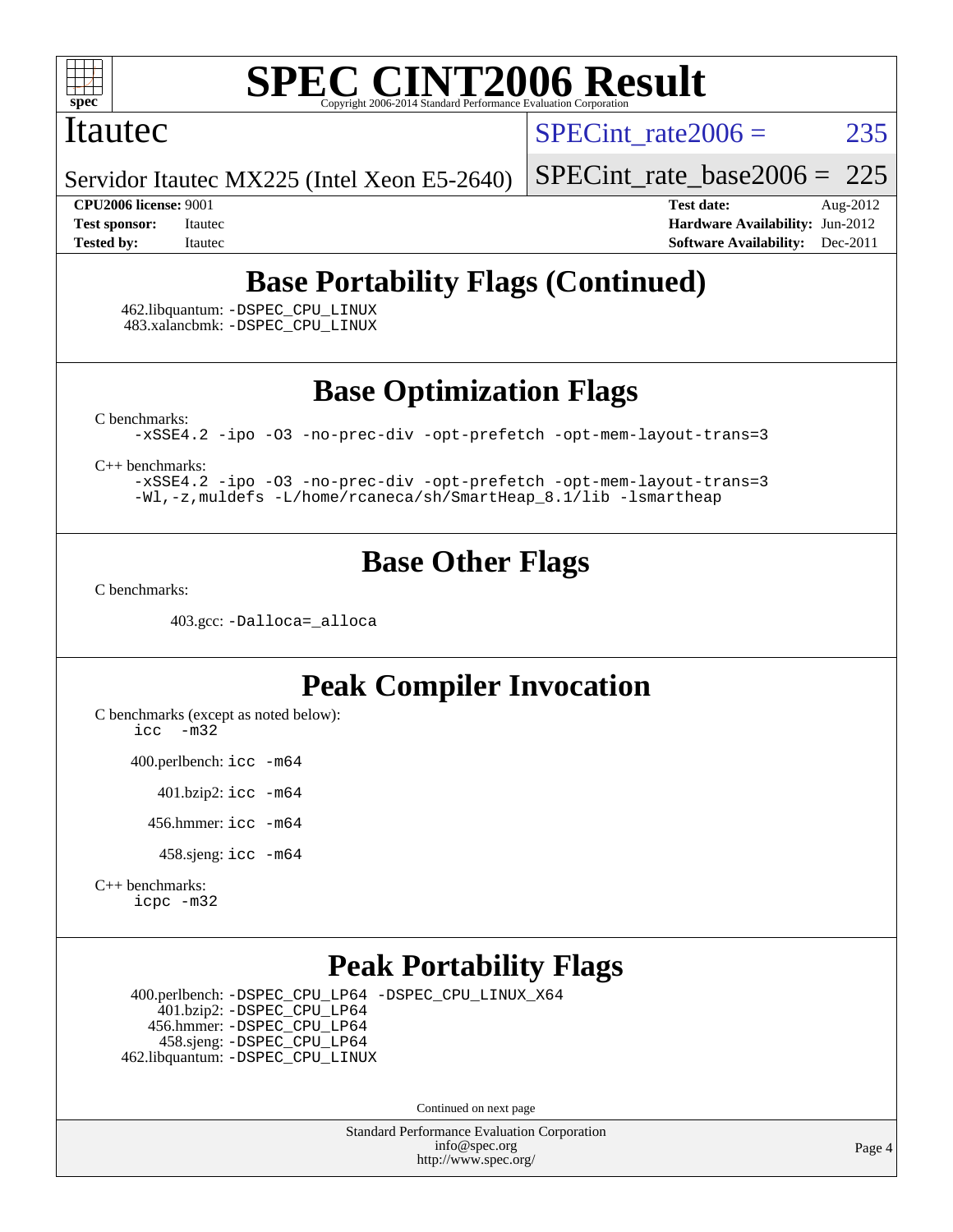

### Itautec

SPECint rate $2006 = 235$ 

Servidor Itautec MX225 (Intel Xeon E5-2640)

[SPECint\\_rate\\_base2006 =](http://www.spec.org/auto/cpu2006/Docs/result-fields.html#SPECintratebase2006) 225

[C benchmarks](http://www.spec.org/auto/cpu2006/Docs/result-fields.html#Cbenchmarks):

**[CPU2006 license:](http://www.spec.org/auto/cpu2006/Docs/result-fields.html#CPU2006license)** 9001 **[Test date:](http://www.spec.org/auto/cpu2006/Docs/result-fields.html#Testdate)** Aug-2012 **[Test sponsor:](http://www.spec.org/auto/cpu2006/Docs/result-fields.html#Testsponsor)** Itautec **[Hardware Availability:](http://www.spec.org/auto/cpu2006/Docs/result-fields.html#HardwareAvailability)** Jun-2012 **[Tested by:](http://www.spec.org/auto/cpu2006/Docs/result-fields.html#Testedby)** Itautec **[Software Availability:](http://www.spec.org/auto/cpu2006/Docs/result-fields.html#SoftwareAvailability)** Dec-2011

# **[Peak Portability Flags \(Continued\)](http://www.spec.org/auto/cpu2006/Docs/result-fields.html#PeakPortabilityFlags)**

483.xalancbmk: [-DSPEC\\_CPU\\_LINUX](http://www.spec.org/cpu2006/results/res2012q3/cpu2006-20120821-24268.flags.html#b483.xalancbmk_peakCXXPORTABILITY_DSPEC_CPU_LINUX)

# **[Peak Optimization Flags](http://www.spec.org/auto/cpu2006/Docs/result-fields.html#PeakOptimizationFlags)**

Standard Performance Evaluation Corporation 400.perlbench: [-xSSE4.2](http://www.spec.org/cpu2006/results/res2012q3/cpu2006-20120821-24268.flags.html#user_peakPASS2_CFLAGSPASS2_LDCFLAGS400_perlbench_f-xSSE42_f91528193cf0b216347adb8b939d4107)(pass 2) [-prof-gen](http://www.spec.org/cpu2006/results/res2012q3/cpu2006-20120821-24268.flags.html#user_peakPASS1_CFLAGSPASS1_LDCFLAGS400_perlbench_prof_gen_e43856698f6ca7b7e442dfd80e94a8fc)(pass 1) [-ipo](http://www.spec.org/cpu2006/results/res2012q3/cpu2006-20120821-24268.flags.html#user_peakPASS2_CFLAGSPASS2_LDCFLAGS400_perlbench_f-ipo)(pass 2) [-O3](http://www.spec.org/cpu2006/results/res2012q3/cpu2006-20120821-24268.flags.html#user_peakPASS2_CFLAGSPASS2_LDCFLAGS400_perlbench_f-O3)(pass 2) [-no-prec-div](http://www.spec.org/cpu2006/results/res2012q3/cpu2006-20120821-24268.flags.html#user_peakPASS2_CFLAGSPASS2_LDCFLAGS400_perlbench_f-no-prec-div)(pass 2) [-prof-use](http://www.spec.org/cpu2006/results/res2012q3/cpu2006-20120821-24268.flags.html#user_peakPASS2_CFLAGSPASS2_LDCFLAGS400_perlbench_prof_use_bccf7792157ff70d64e32fe3e1250b55)(pass 2) [-B /usr/share/libhugetlbfs/ -Wl,-melf\\_x86\\_64 -Wl,-hugetlbfs-link=BDT](http://www.spec.org/cpu2006/results/res2012q3/cpu2006-20120821-24268.flags.html#user_peakPASS1_LDOPTPASS2_LDOPT400_perlbench_link_for_large_pages_64bit_fe1717234df9d3a8c8833ff77218828e)  $401.bzip2: -xSSE4.2(pass 2) -prof-gen(pass 1) -ipo(pass 2)$  $401.bzip2: -xSSE4.2(pass 2) -prof-gen(pass 1) -ipo(pass 2)$  $401.bzip2: -xSSE4.2(pass 2) -prof-gen(pass 1) -ipo(pass 2)$  $401.bzip2: -xSSE4.2(pass 2) -prof-gen(pass 1) -ipo(pass 2)$  $401.bzip2: -xSSE4.2(pass 2) -prof-gen(pass 1) -ipo(pass 2)$  $401.bzip2: -xSSE4.2(pass 2) -prof-gen(pass 1) -ipo(pass 2)$  $401.bzip2: -xSSE4.2(pass 2) -prof-gen(pass 1) -ipo(pass 2)$ [-O3](http://www.spec.org/cpu2006/results/res2012q3/cpu2006-20120821-24268.flags.html#user_peakPASS2_CFLAGSPASS2_LDCFLAGS401_bzip2_f-O3)(pass 2) [-no-prec-div](http://www.spec.org/cpu2006/results/res2012q3/cpu2006-20120821-24268.flags.html#user_peakPASS2_CFLAGSPASS2_LDCFLAGS401_bzip2_f-no-prec-div)(pass 2) [-prof-use](http://www.spec.org/cpu2006/results/res2012q3/cpu2006-20120821-24268.flags.html#user_peakPASS2_CFLAGSPASS2_LDCFLAGS401_bzip2_prof_use_bccf7792157ff70d64e32fe3e1250b55)(pass 2) [-opt-prefetch](http://www.spec.org/cpu2006/results/res2012q3/cpu2006-20120821-24268.flags.html#user_peakCOPTIMIZE401_bzip2_f-opt-prefetch) [-auto-ilp32](http://www.spec.org/cpu2006/results/res2012q3/cpu2006-20120821-24268.flags.html#user_peakCOPTIMIZE401_bzip2_f-auto-ilp32) [-ansi-alias](http://www.spec.org/cpu2006/results/res2012q3/cpu2006-20120821-24268.flags.html#user_peakCOPTIMIZE401_bzip2_f-ansi-alias) [-B /usr/share/libhugetlbfs/ -Wl,-melf\\_x86\\_64 -Wl,-hugetlbfs-link=BDT](http://www.spec.org/cpu2006/results/res2012q3/cpu2006-20120821-24268.flags.html#user_peakPASS1_LDOPTPASS2_LDOPT401_bzip2_link_for_large_pages_64bit_fe1717234df9d3a8c8833ff77218828e)  $403.\text{gcc: basepeak}$  = yes  $429$ .mcf: basepeak = yes 445.gobmk: [-xSSE4.2](http://www.spec.org/cpu2006/results/res2012q3/cpu2006-20120821-24268.flags.html#user_peakPASS2_CFLAGSPASS2_LDCFLAGS445_gobmk_f-xSSE42_f91528193cf0b216347adb8b939d4107)(pass 2) [-prof-gen](http://www.spec.org/cpu2006/results/res2012q3/cpu2006-20120821-24268.flags.html#user_peakPASS1_CFLAGSPASS1_LDCFLAGS445_gobmk_prof_gen_e43856698f6ca7b7e442dfd80e94a8fc)(pass 1) [-prof-use](http://www.spec.org/cpu2006/results/res2012q3/cpu2006-20120821-24268.flags.html#user_peakPASS2_CFLAGSPASS2_LDCFLAGS445_gobmk_prof_use_bccf7792157ff70d64e32fe3e1250b55)(pass 2) [-ansi-alias](http://www.spec.org/cpu2006/results/res2012q3/cpu2006-20120821-24268.flags.html#user_peakCOPTIMIZE445_gobmk_f-ansi-alias) [-auto-ilp32](http://www.spec.org/cpu2006/results/res2012q3/cpu2006-20120821-24268.flags.html#user_peakCOPTIMIZE445_gobmk_f-auto-ilp32) 456.hmmer: [-xSSE4.2](http://www.spec.org/cpu2006/results/res2012q3/cpu2006-20120821-24268.flags.html#user_peakCOPTIMIZE456_hmmer_f-xSSE42_f91528193cf0b216347adb8b939d4107) [-ipo](http://www.spec.org/cpu2006/results/res2012q3/cpu2006-20120821-24268.flags.html#user_peakCOPTIMIZE456_hmmer_f-ipo) [-O3](http://www.spec.org/cpu2006/results/res2012q3/cpu2006-20120821-24268.flags.html#user_peakCOPTIMIZE456_hmmer_f-O3) [-no-prec-div](http://www.spec.org/cpu2006/results/res2012q3/cpu2006-20120821-24268.flags.html#user_peakCOPTIMIZE456_hmmer_f-no-prec-div) [-unroll2](http://www.spec.org/cpu2006/results/res2012q3/cpu2006-20120821-24268.flags.html#user_peakCOPTIMIZE456_hmmer_f-unroll_784dae83bebfb236979b41d2422d7ec2) [-auto-ilp32](http://www.spec.org/cpu2006/results/res2012q3/cpu2006-20120821-24268.flags.html#user_peakCOPTIMIZE456_hmmer_f-auto-ilp32) [-B /usr/share/libhugetlbfs/ -Wl,-melf\\_x86\\_64 -Wl,-hugetlbfs-link=BDT](http://www.spec.org/cpu2006/results/res2012q3/cpu2006-20120821-24268.flags.html#user_peakLDOPT456_hmmer_link_for_large_pages_64bit_fe1717234df9d3a8c8833ff77218828e) 458.sjeng: [-xSSE4.2](http://www.spec.org/cpu2006/results/res2012q3/cpu2006-20120821-24268.flags.html#user_peakPASS2_CFLAGSPASS2_LDCFLAGS458_sjeng_f-xSSE42_f91528193cf0b216347adb8b939d4107)(pass 2) [-prof-gen](http://www.spec.org/cpu2006/results/res2012q3/cpu2006-20120821-24268.flags.html#user_peakPASS1_CFLAGSPASS1_LDCFLAGS458_sjeng_prof_gen_e43856698f6ca7b7e442dfd80e94a8fc)(pass 1) [-ipo](http://www.spec.org/cpu2006/results/res2012q3/cpu2006-20120821-24268.flags.html#user_peakPASS2_CFLAGSPASS2_LDCFLAGS458_sjeng_f-ipo)(pass 2) [-O3](http://www.spec.org/cpu2006/results/res2012q3/cpu2006-20120821-24268.flags.html#user_peakPASS2_CFLAGSPASS2_LDCFLAGS458_sjeng_f-O3)(pass 2) [-no-prec-div](http://www.spec.org/cpu2006/results/res2012q3/cpu2006-20120821-24268.flags.html#user_peakPASS2_CFLAGSPASS2_LDCFLAGS458_sjeng_f-no-prec-div)(pass 2) [-prof-use](http://www.spec.org/cpu2006/results/res2012q3/cpu2006-20120821-24268.flags.html#user_peakPASS2_CFLAGSPASS2_LDCFLAGS458_sjeng_prof_use_bccf7792157ff70d64e32fe3e1250b55)(pass 2) [-unroll4](http://www.spec.org/cpu2006/results/res2012q3/cpu2006-20120821-24268.flags.html#user_peakCOPTIMIZE458_sjeng_f-unroll_4e5e4ed65b7fd20bdcd365bec371b81f) [-auto-ilp32](http://www.spec.org/cpu2006/results/res2012q3/cpu2006-20120821-24268.flags.html#user_peakCOPTIMIZE458_sjeng_f-auto-ilp32) [-B /usr/share/libhugetlbfs/ -Wl,-melf\\_x86\\_64 -Wl,-hugetlbfs-link=BDT](http://www.spec.org/cpu2006/results/res2012q3/cpu2006-20120821-24268.flags.html#user_peakPASS1_LDOPTPASS2_LDOPT458_sjeng_link_for_large_pages_64bit_fe1717234df9d3a8c8833ff77218828e)  $462$ .libquantum: basepeak = yes 464.h264ref: basepeak = yes [C++ benchmarks:](http://www.spec.org/auto/cpu2006/Docs/result-fields.html#CXXbenchmarks) 471.omnetpp: [-xSSE4.2](http://www.spec.org/cpu2006/results/res2012q3/cpu2006-20120821-24268.flags.html#user_peakPASS2_CXXFLAGSPASS2_LDCXXFLAGS471_omnetpp_f-xSSE42_f91528193cf0b216347adb8b939d4107)(pass 2) [-prof-gen](http://www.spec.org/cpu2006/results/res2012q3/cpu2006-20120821-24268.flags.html#user_peakPASS1_CXXFLAGSPASS1_LDCXXFLAGS471_omnetpp_prof_gen_e43856698f6ca7b7e442dfd80e94a8fc)(pass 1) [-ipo](http://www.spec.org/cpu2006/results/res2012q3/cpu2006-20120821-24268.flags.html#user_peakPASS2_CXXFLAGSPASS2_LDCXXFLAGS471_omnetpp_f-ipo)(pass 2) [-O3](http://www.spec.org/cpu2006/results/res2012q3/cpu2006-20120821-24268.flags.html#user_peakPASS2_CXXFLAGSPASS2_LDCXXFLAGS471_omnetpp_f-O3)(pass 2) [-no-prec-div](http://www.spec.org/cpu2006/results/res2012q3/cpu2006-20120821-24268.flags.html#user_peakPASS2_CXXFLAGSPASS2_LDCXXFLAGS471_omnetpp_f-no-prec-div)(pass 2) [-prof-use](http://www.spec.org/cpu2006/results/res2012q3/cpu2006-20120821-24268.flags.html#user_peakPASS2_CXXFLAGSPASS2_LDCXXFLAGS471_omnetpp_prof_use_bccf7792157ff70d64e32fe3e1250b55)(pass 2) [-ansi-alias](http://www.spec.org/cpu2006/results/res2012q3/cpu2006-20120821-24268.flags.html#user_peakCXXOPTIMIZE471_omnetpp_f-ansi-alias) [-opt-ra-region-strategy=block](http://www.spec.org/cpu2006/results/res2012q3/cpu2006-20120821-24268.flags.html#user_peakCXXOPTIMIZE471_omnetpp_f-opt-ra-region-strategy_a0a37c372d03933b2a18d4af463c1f69) [-Wl,-z,muldefs](http://www.spec.org/cpu2006/results/res2012q3/cpu2006-20120821-24268.flags.html#user_peakEXTRA_LDFLAGS471_omnetpp_link_force_multiple1_74079c344b956b9658436fd1b6dd3a8a) [-L/home/rcaneca/sh/SmartHeap\\_8.1/lib -lsmartheap](http://www.spec.org/cpu2006/results/res2012q3/cpu2006-20120821-24268.flags.html#user_peakEXTRA_LIBS471_omnetpp_SmartHeap_0f3a9c58980a95eacf4c6b7a458c149d) 473.astar: basepeak = yes  $483.xalanchmk: basepeak = yes$ 

> [info@spec.org](mailto:info@spec.org) <http://www.spec.org/>